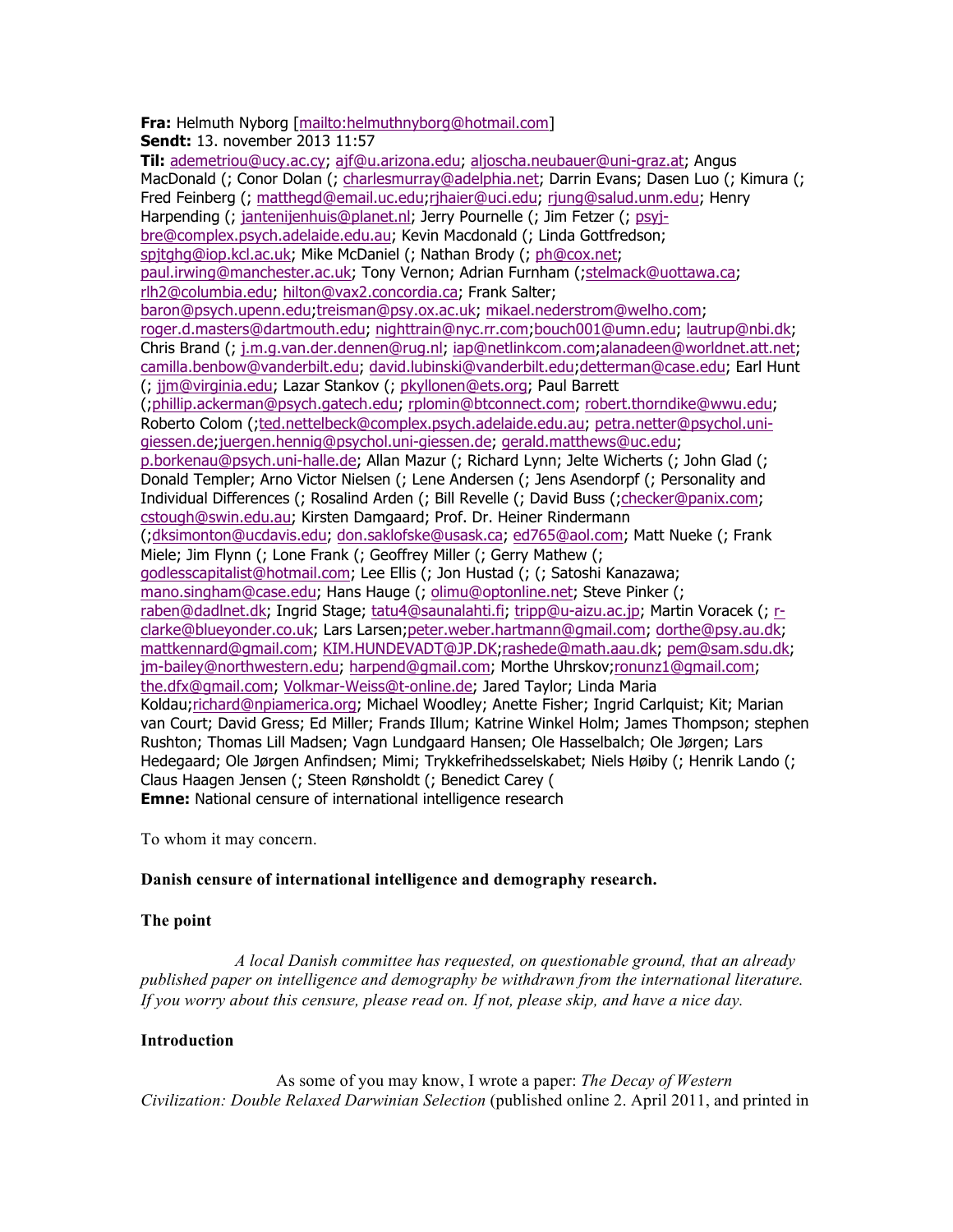2012 in *Personality and Individual Differences, vol. 53,* issue 2, 118-125).

Three Danish academics found that this publication is devastating for the trustworthiness of Danish Research. They further found that "*Steps have to be taken to stop researchers*, *who assist political organizations in 'white-washing their propaganda material', in such a way that it becomes part of peer-reviewed' international research and is used in the public debate as authorized knowledge*".

They accordingly filed a case against me on 12. September 2011 at the *The Danish Committees for Scientific Dishonesty* (DCSD), established under *The Ministry for Research, Innovation, and Higher Education* in Denmark. On 28. October 2013 DCSD found me guilty of scientific misconduct, and requested that the Decay paper be withdrawn from the international scientific literature - with no options for appeal.

As you will see below, the verdict is based on flawed premises (*The Case*), and the governmental committee was exploited as a useful tool in a long-standing systematic, goal-directed, politically motivated left-oriented attempt to censure psychometric and differential psychology (*The Background*) by the three academics. Some colleagues immediately raised concern about this**(***Answers to Questions raised by Concerned Colleagues).*

Could I ask you to take a moment out of you busy day and read *The Case* and *The Background*. I believe this would enable you to decide whether the Decay paper is an example of white-washing of "extreme right-wing propaganda" to be withdrawn from scientific literature, or rather that we here can identify a politically motivated collegial, and governmentally supported, attempt to censure "controversial" science, which presents a threat to free science, and calls for counteraction.

In the latter case, you may wish to write a note with your qualified considerations (with your name, position, and affiliation at the top) to the minister responsible for the proceedings of DCSD, with a copy to the addresses given below (Your considerations may take point of departure in one or more of the questions lined up under *Perspectives*).

> · Morten Østergaard, Minister for Research, Innovation, and Higher Educations (min@fivu.dk).

With copies or other notes to:

- · *The Danish Committees on Scientific* Dishonesty (uvvu@fi.dk; a description in English of DCSD can be found at http://fivu.dk/en/research-and-innovation/councils-andcommissions/the-danish-committees-on-scientific-dishonesty/thedanish-committees-on-scientific-dishonesty),
- Rector, Aarhus University (au@au.dk), where Mammen and Kjeldgaard are, and to
- Rector, Aalborg University (aau $@$ aau.dk) (where the third plaintiff – Jens Kvorning – works).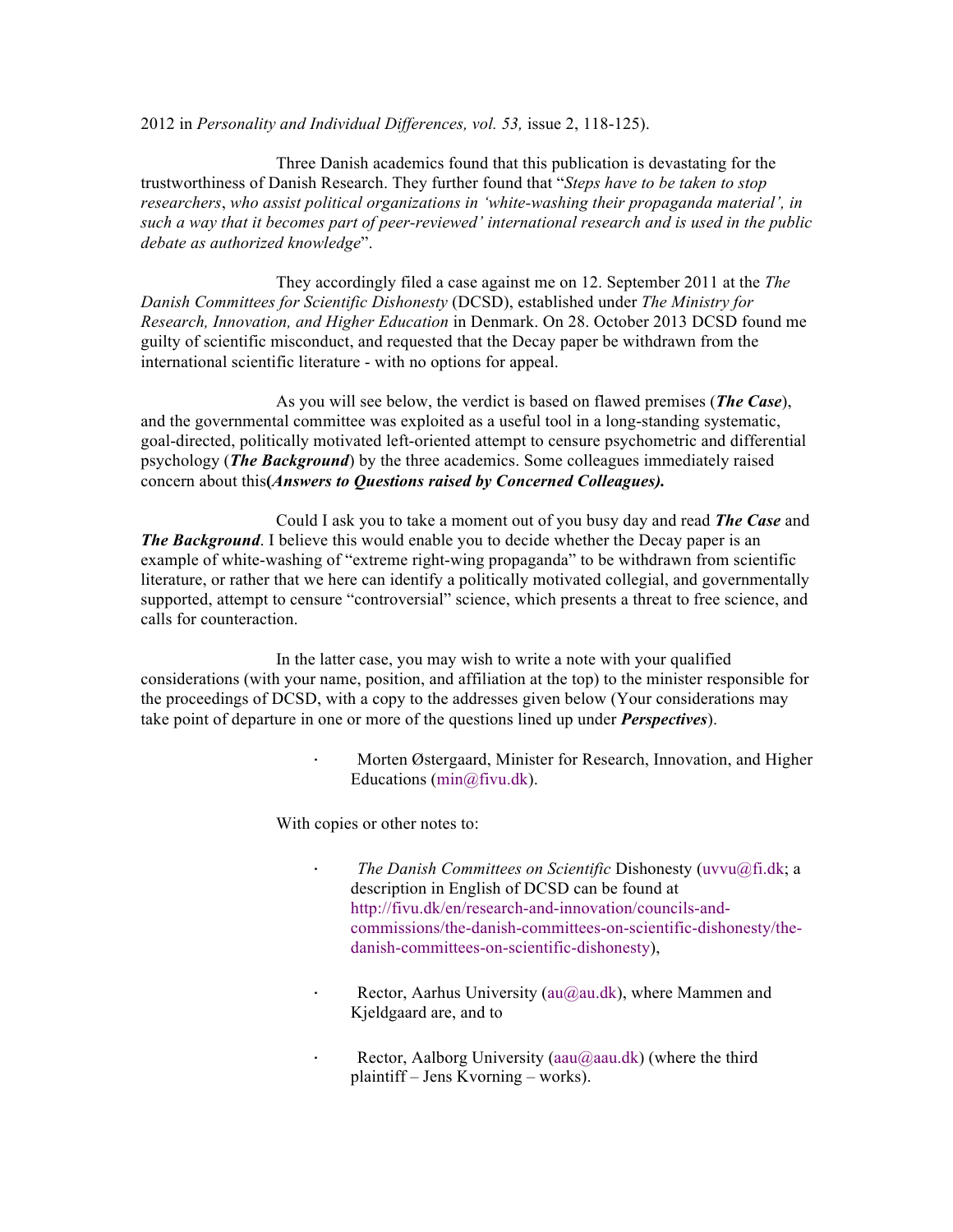I would appreciate receiving a copy as well (helmuthnyborg@hotmail.com).

Please feel free to forward this invitation to anybody you think might also worry about censure of international science.

If you need further information, please feel free to contact me. The Decay paper can be found at https://lesacreduprintemps19.files.wordpress.com/2011/04/nyborg-2011 the-decay-of-western-civilization-double-relaxed-darwinian-selection.pdf.

Sincerely yours,

Helmuth Nyborg

Prof. emer., dr.. Phil.

helmuthnyborg@hotmail.com; Mobile +45 24241655

## **The Case**

Two psychologists, professor emer., dr. phil. Jens Mammen from Aarhus University, Denmark, and assistant professor Jens Kvorning at Aalborg University, and molecular biologist, lic. Scient., Morten Kjeldgaard at Aarhus University, filed on 12. September 2011 a case for scientific misconduct against Helmuth Nyborg (HN) to the official *Danish Committees on Scientific Dishonesty*(DCSD) under the *Ministry for Research, Innovation, and Higher Education*, in Denmark.

The complaint relates to the publication of HN's paper *The Decay of Western Civilization: Double Relaxed Darwinian Selection,* first published online on 2. April 2011, and then printed in 2012 in *Personality and Individual Differences, vol. 53,* issue 2, 118-125.

# *The accusations<sup>1</sup>*

The plaintiffs filed a very long list of accusations, which vary far and wide in scope and nature: Improper use of academic titles; extensive plagiarizing; misleading and manipulative application of data; misleading reference; HN did not properly describe the unusual and misleading statistical methods; data and methods lack transparency; another person has written substantial parts of the paper, but this is deliberately not being acknowledged; we see a case of illegal "Ghost Authorship"; there exists a "hidden" contract between the HN and an economist (JEV), who is secretly hired as consultant to supply commercially available demographic data for money; the hidden deal is that his name should be kept secret; the paper exemplifies uninformed taking over of other peoples' ideas, methods, and arguments; there are hidden preconditions for use of the method applied; HN presents misleading interpretation of his own results and conclusions; HN deliberately omits data from other sources that would weaken the conclusions; HN deliberately ignores the fact that birth rates are declining in practically the whole world; HN deliberately ignores relevant and contradictory data from*Danmarks Statistik Bank;* HN misapplies "all the talk" about genetics and Darwinian selection as purely ornamental [staffage]; HN intends to provide his paper with an undeserved biological/genetic authority; HN misinforms his readers by pretending support from natural science; HN took advantage of personal relationships with the international journal that printed his paper, in order to publish plagiarized and misleading research in a special issue in the journal, for which he was the editor;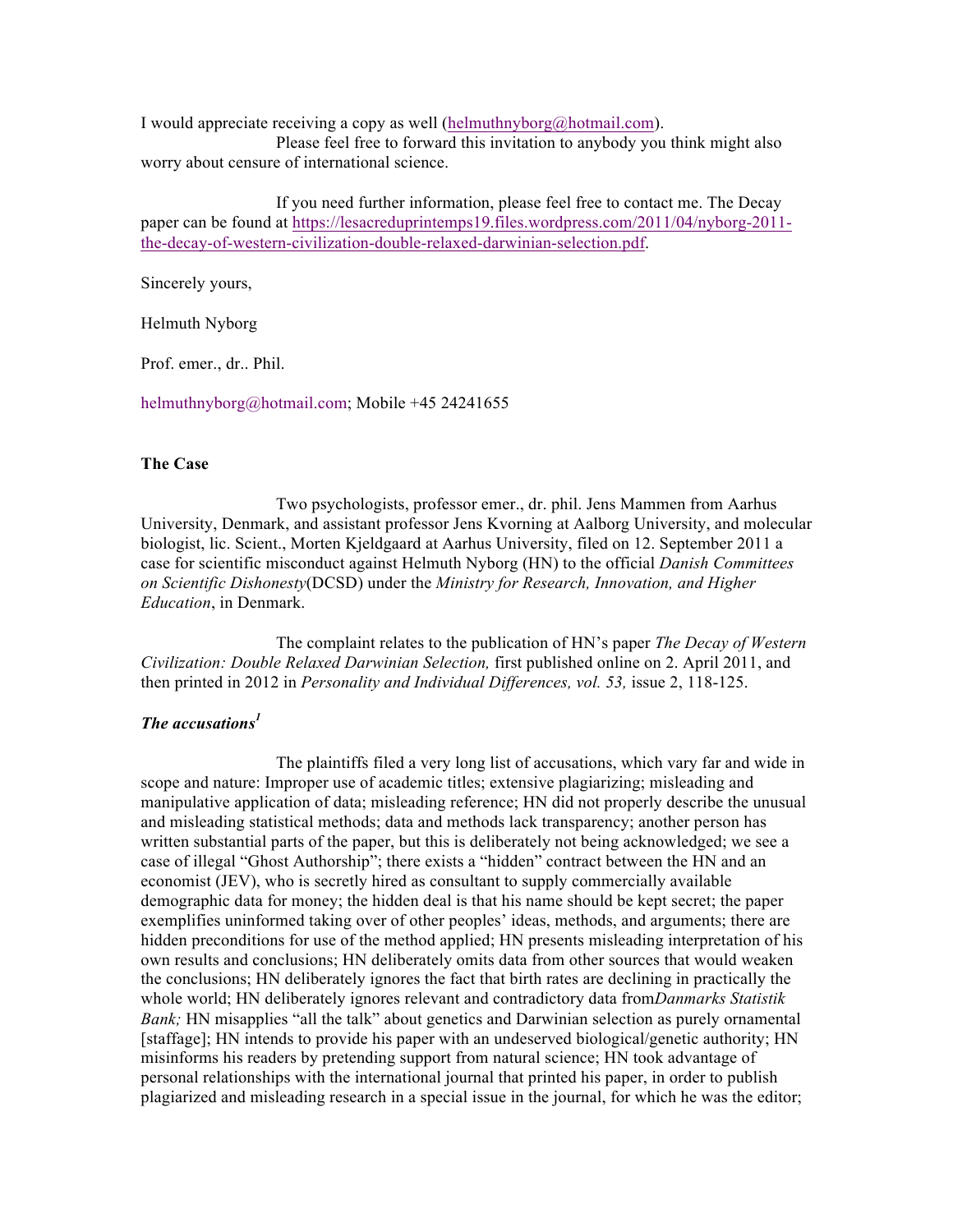the Decay article is an example of downright promotion of right extremist propaganda; the Decay article serves the secret purposes of a right-extremist organization (Den Danske Forening); the Decay article weakens the international trustworthiness of national Danish research, because it is secretly subjected to external, strongly politically motivated, interests.

*1Please note that all translations here and later from Danish are mine*.

### *The verdict*

After more than two years of proceedings, the DCSD came on 28. October 2013 to a conclusion: Out of the long list of accusations, two had substance:

- 1. HN has presented a misleading reference to a data source. This is scientific misconduct and compares to uninformed construction of data or substitution with fictive data.
- 2. The majority (4) finds HN guilty in wrongfully assuming the role of sole author.. The minority (2) finds that HN had not indicated wrongful authorship.

DCSD accordingly requested that the Decay paper shall be retracted from the international literature in accordance with Paragraph 15, stk. 1, no. 2.

DCSD stressed that there is no option for appeal.

### *Reply*

I will in this brief reply argue that the verdict is based on substandard premises, which do not justify retraction of the paper. Because the verdict cannot be appealed, I will appeal for your support, based on the following arguments.

### *Ad.1. Misleading reference*

Based on an evaluation by an external expert (Lisbeth B. Knudsen; LBK, Aalborg University, DK), the committee concluded that the reference to UN birth data was misleading, because it was used to support data, which are not found there.

This is incorrect. The reference leads correctly to the data used for analysis.

However, I made an error of omission, when I failed in the methodology section to describe a proportional parameter transformation.. This transformation was needed, because the UN Fertility Rates at the correctly referenced data source could be used as input in the mathematical projection model only, if transformed to Crude Birth Rates. A few words serve to illustrate the function of this straightforward data parameter transformation and why it has no consequences whatsoever for the conclusion.

> When two countries have similar Total Fertility Rates (the UN measure presented at the correctly referred data source), and close to or similar age distribution, then there will be born close to or a similar number of children per 1.000 per year (Crude Birth Rates) in the two countries. Contrary-wise, if two countries have very different Total Fertility Rates, and comparable age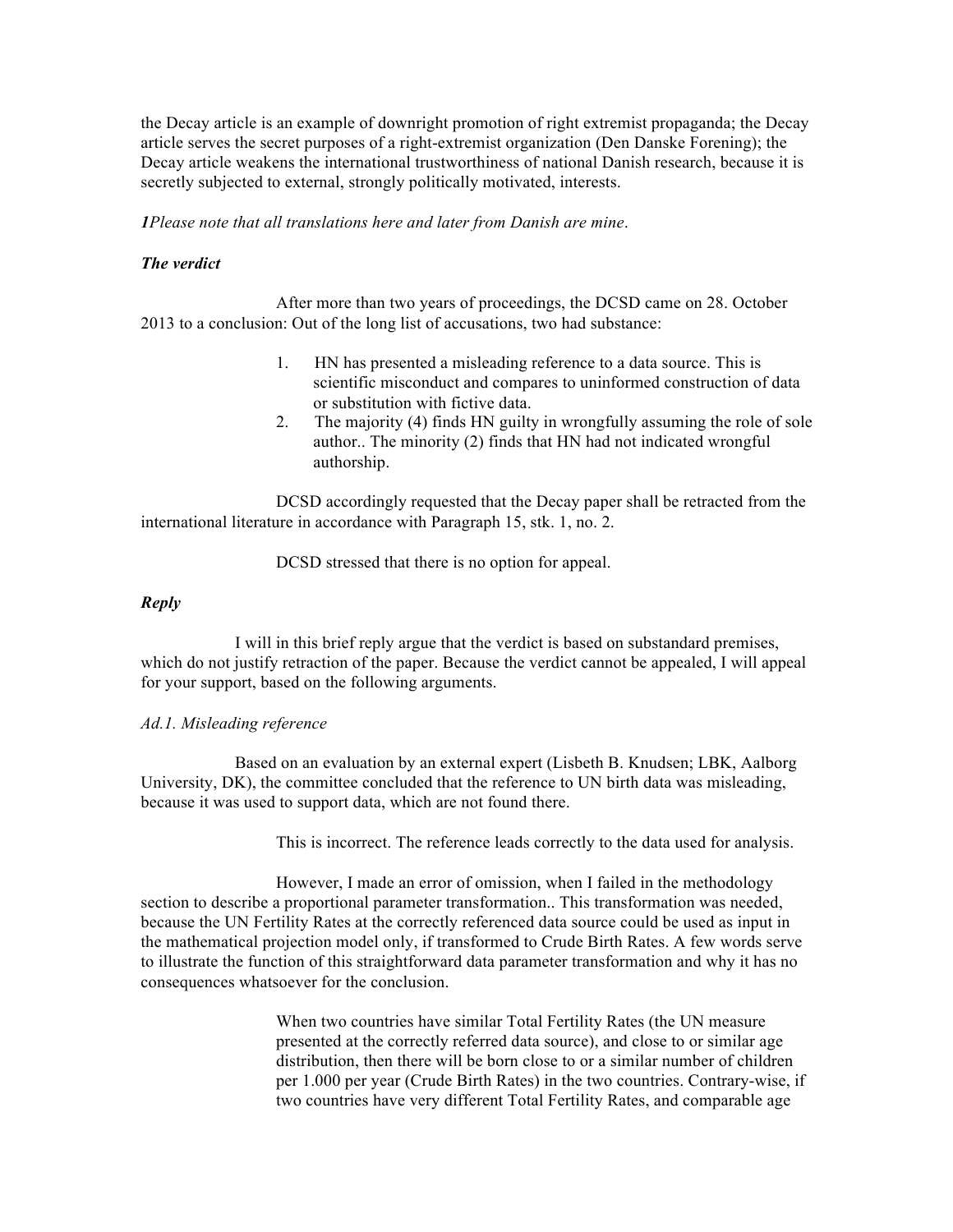distributions, then the number of children born per 1.000 per year will be very different in the two populations.

The transformation of one measure into the other by proportionality calculation has nothing to do with construction of data, neither with substitution with fictive data. An estimation of data, based on variables and parameters, differs fundamentally from producing fictive data.

The obvious character of this operation is the most likely reason why several anonymous international review specialists did not ask HN to add the description of it to the methodology section, well knowing that the paper was under heavy space restrictions (max. 5.000 words total). They also knew that the parameter transformation makes no difference whatsoever to the conclusion of the study.

However, as soon as this omission was seen as problematic, HN submitted an Addendum to the publisher, explaining the proportional data transformation (with a copy to DCSD). Issuing such Addenda is the normal scientific procedure for correcting omissions, even if the omission changes nothing of substance. It is considered good scientific practice, rather than serious breach of same.

The external expert (LBK), who advised DCSD, also stated that she had not previously in the literature encountered a mathematical [population] projection model with IQ. This observation is of particular relevance in connection with accusations for "unusual", "uninformed", or "misleading" application of methods. However, the expert opinion cannot be considered part of a critique, but rather a statement of a fact: The systematic population development - IQ coupling is, to the best of my knowledge, a new, creative, and highly useful construction, not to be found elsewhere in the demographic literature.

Finally, LBK apparently did not realize that the committee only asked her to comment on the formula for population development *without IQ* - the one which was correctly presented in the Decay article in the form of a simple mathematical population projection model. The fact that IQ was later coupled to the outcome of this population model in the form of a simple multiplication and aweighted average is neither a matter for judgment in the present court case, nor for the external expert on demographics to comment on, and it is certainly not relevant for the question of scientific misconduct.

### *Ad.2. Flawed accusations about hidden authorship*

The DCSD committee was divided with respect to the accusation that HN had deliberately disguised the existence of an important co-author (JEV), had secretly used him as a so-called Ghost-writer, or simply had wrongfully claimed sole authorship.

The majority (4) found him guilty of intentionally and wrongfully claiming sole authorship, and further stated, that "The majority finds that even if he [the accused] refers to the Vancouver Rules [in his reply], this does not change this evaluation, because the Vancouver Rules were not followed."

This decision is as easy to counter at their first. The paid economist (JEV) did not write one word in the paper, but he did suggest changes to, and proof-read, and corrected the short methodology section with respect to proper use of the population projection model.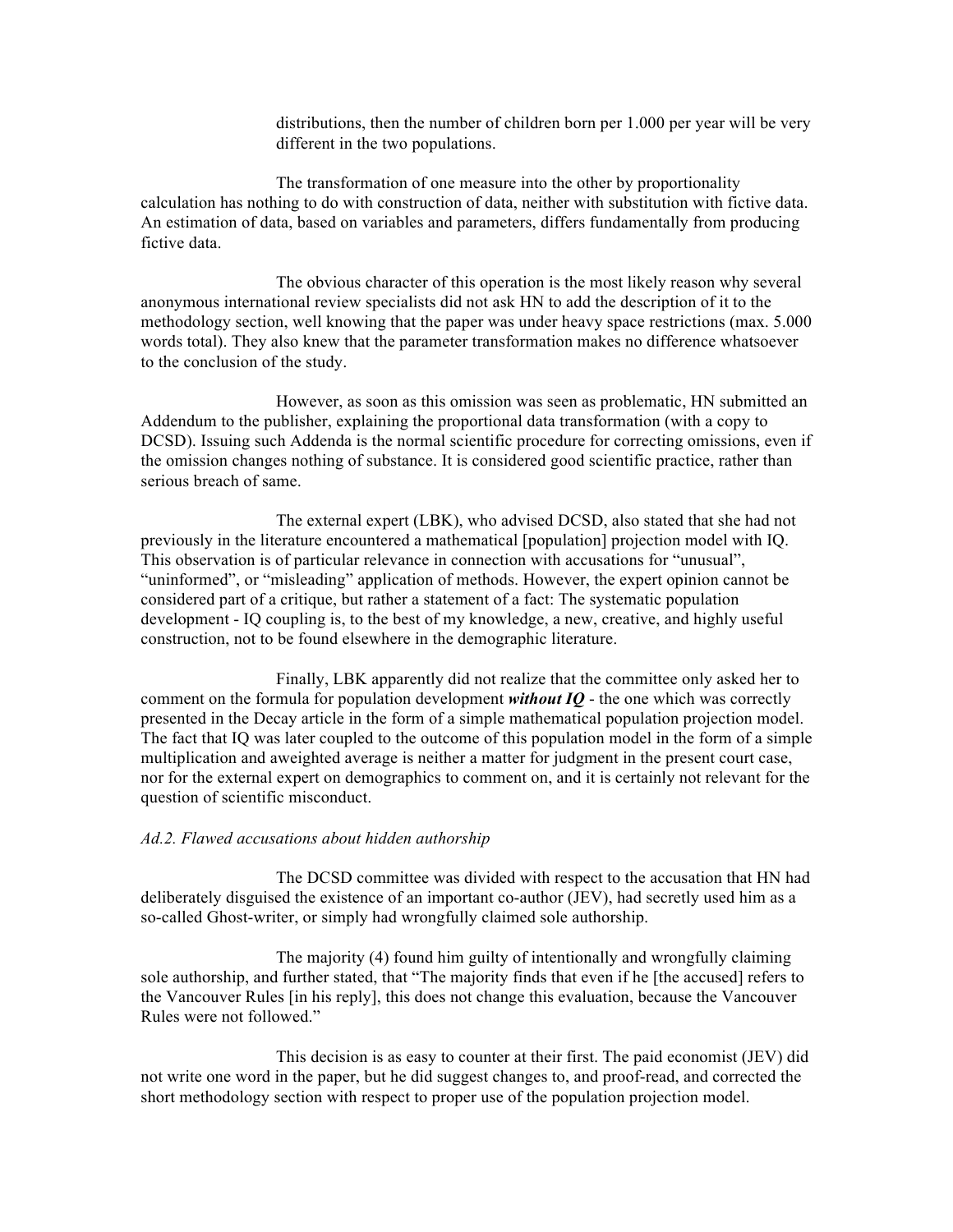He further acted as a consultant on how the data were optimally and correctly treated in the population model (which, by the way, differs in application from his own model). The model was needed to circumvent deficits in the officially available data on births for the present purpose. I needed numbers for birth by country of origin, so the officially given numbers by legally ascribed citizenship were of little use. Moreover, the number of immigrants and their children of foreign origin at any time status point was also absent. These problems with the official data are described in the Decay paper.

I wanted to appreciate JEV's contribution to the analysis, so I wrote twice (documentable) to him, and invited him to co-author the paper. By so doing I unknowingly deviated from the qualifications of the Vancouver Protocol for authorship. This protocol states that in order to be credited as an author, each and every author on a publication needs to have been involved in the:

1. Conception and design, or analysis and interpretation of data

AND

2. Drafting the article or revising it critically for important intellectual content

### AND

3. Final approval of the version to be published.

I informed DCSD that JEV did qualify only on the first of these points – analysis and interpretation of data. However, DCSD did not consider it relevant that JEV twice declined my invitation for co-authorship, and that he had not written one word in the paper. To the contrary, the majority finds that HN's "… reference to the Vancouver-rules does not change [their] evaluation, because the Vancouver-rules were not followed".

In other words, if a paid data consultant declines an invitation to appear as coauthor, the DCSD decision leaves a scientist with three choices: 1. To physically force him to put his name on the paper (as co-author or in an acknowledgement), which I believe is against the laws, 2. To not publish it, which I believe is against the interest of science, or 3. To respect his decision to leave out his name, publish the paper, and risk being accused of scientific misconduct.

DCSD decided that I had deliberately left out JEV's name and wrongfully brought myself in the role as sole author of the paper.

# *Perspectives*

The case raises questions.

In general, is it in the best interest of science, that:

· A group of self-admitted politically motivated academics can be allowed to shortcut the ordinary scientific process in the way described?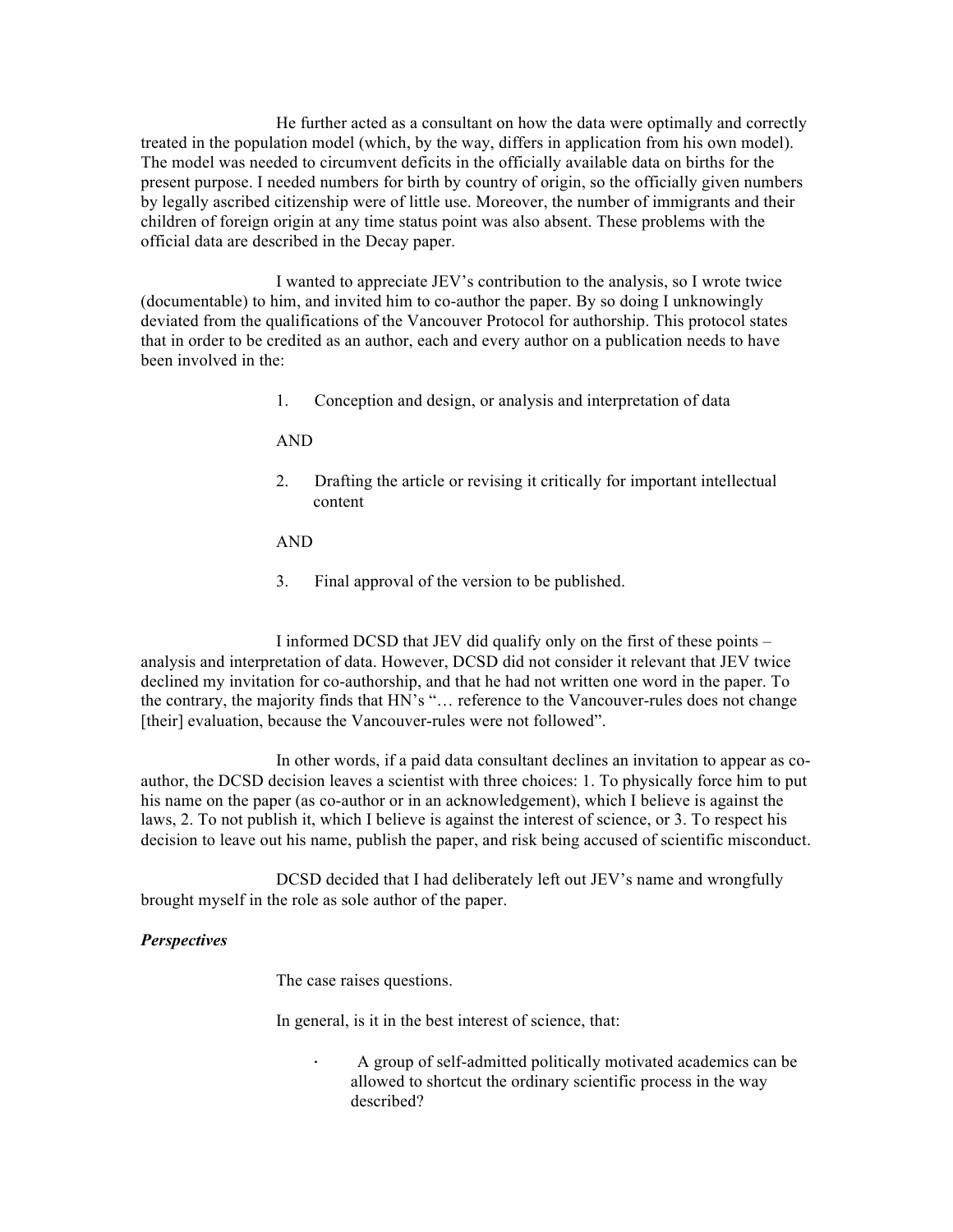- The submission of an addendum to supply missing methodological information equals gross scientific misconduct?
- · A Danish governmental committee issues requests for withdrawing published international peer-reviewed research?
- An acting Dean and groups of academics can get away with wrongly accusing large segment of academia, respected professional journals, international conferences, societies and associations, named colleagues, and sympathetic journalists (see next section), for representing political right-wing extremist sympathies they themselves despise, and even without notifying them about their accusations?
	- A national committee takes consequential actions on basis of neglecting important information about how the correctly referred data was used and about co-authorship?
	- · A national committee disregards the criteria of the Vancouver Rules?

More specifically, the case also raises questions, which are partly related to DCSD, partly to the practice at other universities:

- Some prominent Danish law commentators find that DCSD creates new standards for proper scientific conduct, and then raise them to such a high level, that they become counterproductive to science. Do you agree that the standards were raised too high in the present case?
- Would similar circumstances elicit similarly serious personal consequences at your university?
- · Would a missing description of a proportional parameter transformation - corrected later by submission of an Addendum – equal scientific misconduct at your university?
- Is it acceptable, and legally defensible, when a committee demands a paid data consultant to sign a paper against his will - in particular when the consultant himself argues that he neither conceived the paper, nor drafted it, nor approved the final version of it?
- Is it acceptable in this situation to leave you with the decision to either sacrifice the project or risk being accused of scientific misconduct?
- Has your university issued unequivocal directions for under which circumstances a paid data consultant or other assistants are required to appear as co-authors, or is this rather a question of internal and informal agreement among interested parties?
- · Do you find that a university has an obligation to protect its scientists against politically motivated attacks, in particular when they do politically "incorrect" research, instead of exposing them? · Do you find that a university Dean, a Director, and an ordinary
- faculty member should be disciplined, when they lie in order to harm or block a particular research project or smear an "incorrect" scientist or groups of scientists, in the eyes of the public?
- What are your thoughts about rectors who gloss over such events?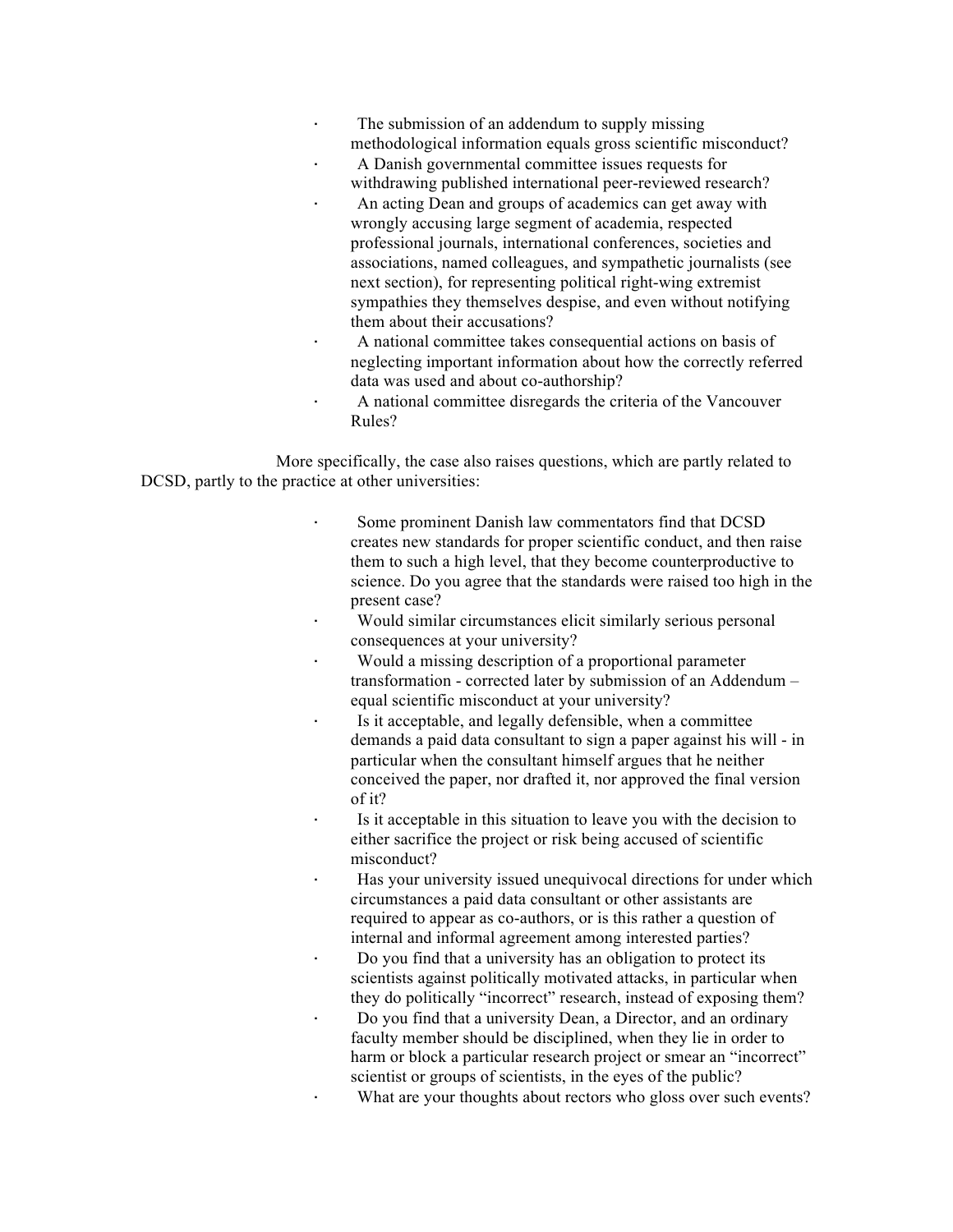What do you think of rectors, who states that "My primary duty is to care for the good reputation of the university, but I will also go far to defend freedom of research as expression"? · Do you agree with Steven Pinker, who on 9. December 2009 wrote to then Rector Laurits B. Holm-Nielsen at Aarhus University, that "If he [Nyborg] is incorrect, that will be established by a community of scholars who examine his evidence and arguments and criticize them in open forums of debate, not by the exercise of force to prevent him from pursuing his research. These are the tactics of a police state, and bring shame on any institution that uses them"?

Before these questions are answered to my satisfaction, I shall neither accept DCSD's basic premises for the verdict, nor the accusation for having committed scientific misconduct in two cases, nor the request to withdraw the Decay paper.

However, as my local defense line has been run down, I am interested in learning about your response to one or more of the above mentioned questions, and in you making it known.

### **The background**

Science is self-correcting. When a paper on an important matter is published with invalid methods or questionable conclusions, other researcher will soon correct this, and science moves on.

The three plaintiffs use the opposite strategy. They never publish their critique in the relevant international specialist-forum, where the Decay article is printed. Instead they submit a veritable broad-side of very different accusations to local national newspapers and committees, hoping that at least some of them sticks. In this way they can be sure to shun critical responses from specialists in the areas, and instead correspond with the occasional invited external reviewer who does not always address the relevant questions. This strategy is not intended to promote science, but rather to obstruct scientists working in psychometrics, differential psychology, behavior genetics, or with evolutionary theory, which they dislike and see as right-wing extremism.

The plaintiffs are even admirably candid about their strategy. In fact, they politically motivated their critique of the Decay paper when they wrote to DCSD, to the Trade Union Periodical (*Forskerforum),* and when addressing the public press. As previously mentioned, they find that its publication is devastating for the trustworthiness of Danish Research, so "*Steps have to be taken to stop researchers*, who assist political organizations in 'white-washing their propaganda material', in such a way that it becomes part of 'peer-reviewed' international research and is used in the public debate as authorized knowledge". In this they line up with the actions of American similarly left-wing oriented groups of academics who describe themselves as fire brigades, who feel obliged to put out to all scientific right-wing inspired fires they find morally or politically offensive (conf.www.helmuthnyborg.dk for references) . These groups have long attacked well-known American scientists, and done much damage to American intelligence research over the years

The plaintiff's current actions also have a long past in Denmark. When HN in 1997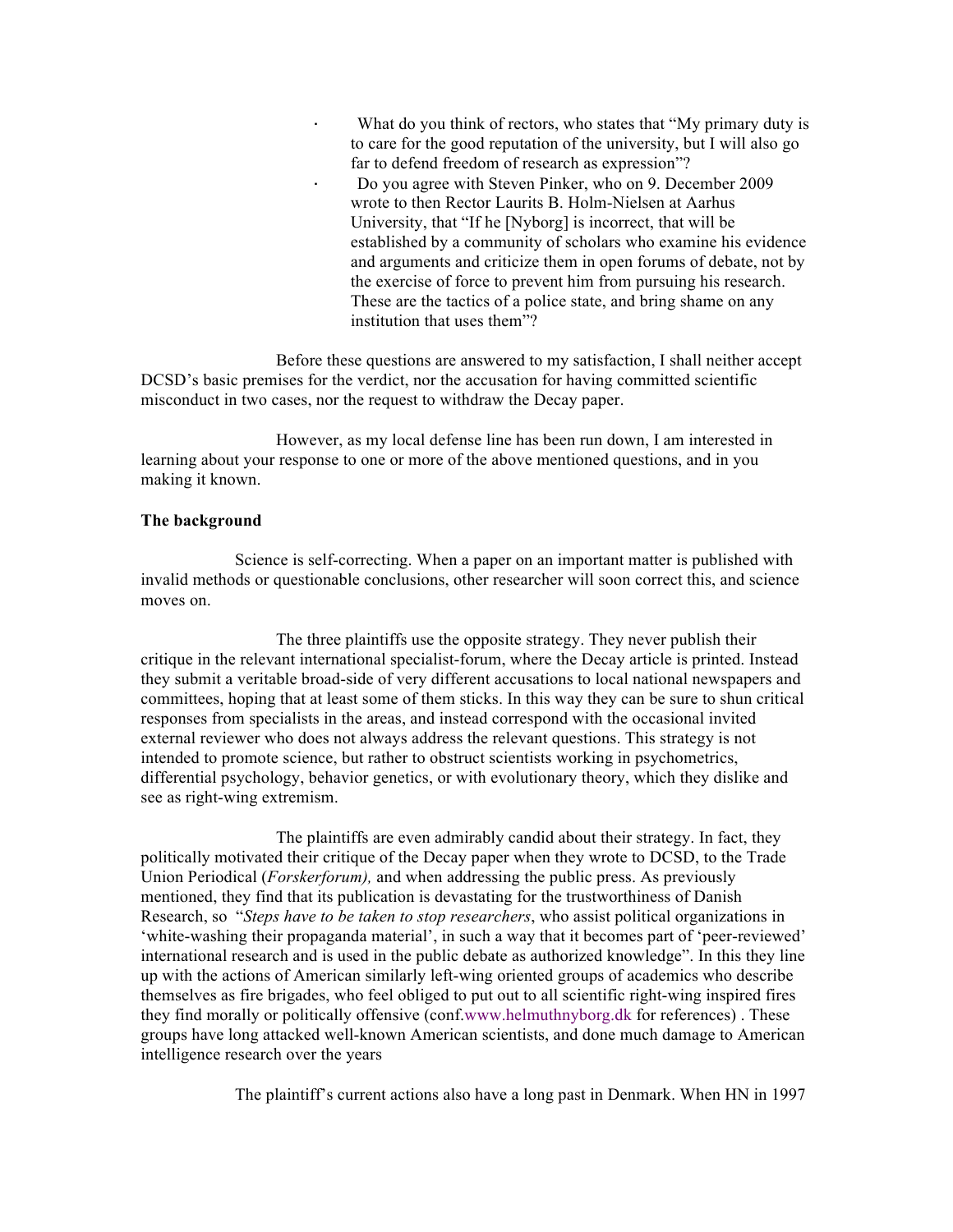chaired the Biannual Meeting of *The International Society for the Study of Individual Difference (ISSID)*, where most of the international elite-researchers on intelligence and personality were invited to Aarhus, one of the plaintiffs - Morten Kjeldgaard – publicly afterward compared the scientific events taking place at this open scientific meeting to what happened during the worst periods of Hitler's and Stalin's periods (www.eugenik.dk). He also questioned the funding of this political "pseudo-science. Kjeldgaard has ever since closely monitored all HN's activities, private as well as professional, and published his observations at his home page or in the public press. He associates offensive personal descriptions to photographs of named members of ISSID and *The international Society for Intelligence Research (*ISIR*)*. He often refers to, misinterprets, or condemns lectures that HN either presents or attends to. He routinely scorns those few who dare describe HN's research objectively.

The second plaintiff, professor emer., dr. phil. Jens Mammen, recommends HN's formed colleagues and anybody else to follow Kjeldgaard's continuously updated homepage. He also deliberately misrepresents HN's previous project on sex differences (see www.helmuthnyborg.dk and*Answers to questions raised by concerned colleagues* below).

The plaintiffs never respected the request of DCSD - to keep proceedings secret until the final verdict - and they even leaked HN's "confidential" responses to the Trade Union Membership periodical (Forskerforum) and to the daily press. The left-oriented periodical systematically misconstrued the case and raised a biased public debate, but denied HN proper response. When HN protested, the various academic Trade Unions behind the periodical (Magisterforeningen, DJØF, and others) simply referred to editorial freedom, and did nothing to prevent the clearly biased attack on one of their own members.

Such a strategy is guaranteed to succeed. Few research projects are entirely flawless and finding just one error - intended or not - suffices to claim evil intentions, given proper malice. This is why the Decay article at the same time enjoys a good reception (it is fairly well cited) in critical international circles, but is being considered a prime example of extreme propaganda and scientific misconduct in Denmark, eagerly saluted by a sympathetic press.

DCSD's procedure in the Decay-case is cause for worry for scientists both in Denmark and abroad. Biased colleagues can now exploit official committees by turning them into a *People's Court* against basically defenseless scientists of all colors. All it takes is to fabricate a series of accusations, then leak confidential hearings to a sympathetic press, and finally to prevent the accused from a proper response. The plaintiffs were, in fact, able to correctly predict with confidence the outcome of current process, months before the actual verdict was available.

The verdict gives food for thought for young scientist. They have from now on to make absolutely certain, that not even the slightest error or misunderstanding or omission occur in their manuscript or reference list. Just one silly error or omission may ruin their career forever. This obviously is not productive for creative science. As a reviewer and editor for a lifetime, I routinely came across multiple minor, and sometimes also major errors, even in papers from the best in the field. Ordinarily, none of these faults are ill-willed, but even if they were, all the important ones will be eagerly corrected by competent critiques in the relevant open scientific fora – also those which went under the radar of the reviewers. The less important errors will mercifully die out in the fullness of time.

There is accordingly no need for institutions like DCSD, which are bound by narrow legal rules and only partly enlightened by specialized scientific insight. The Decay case is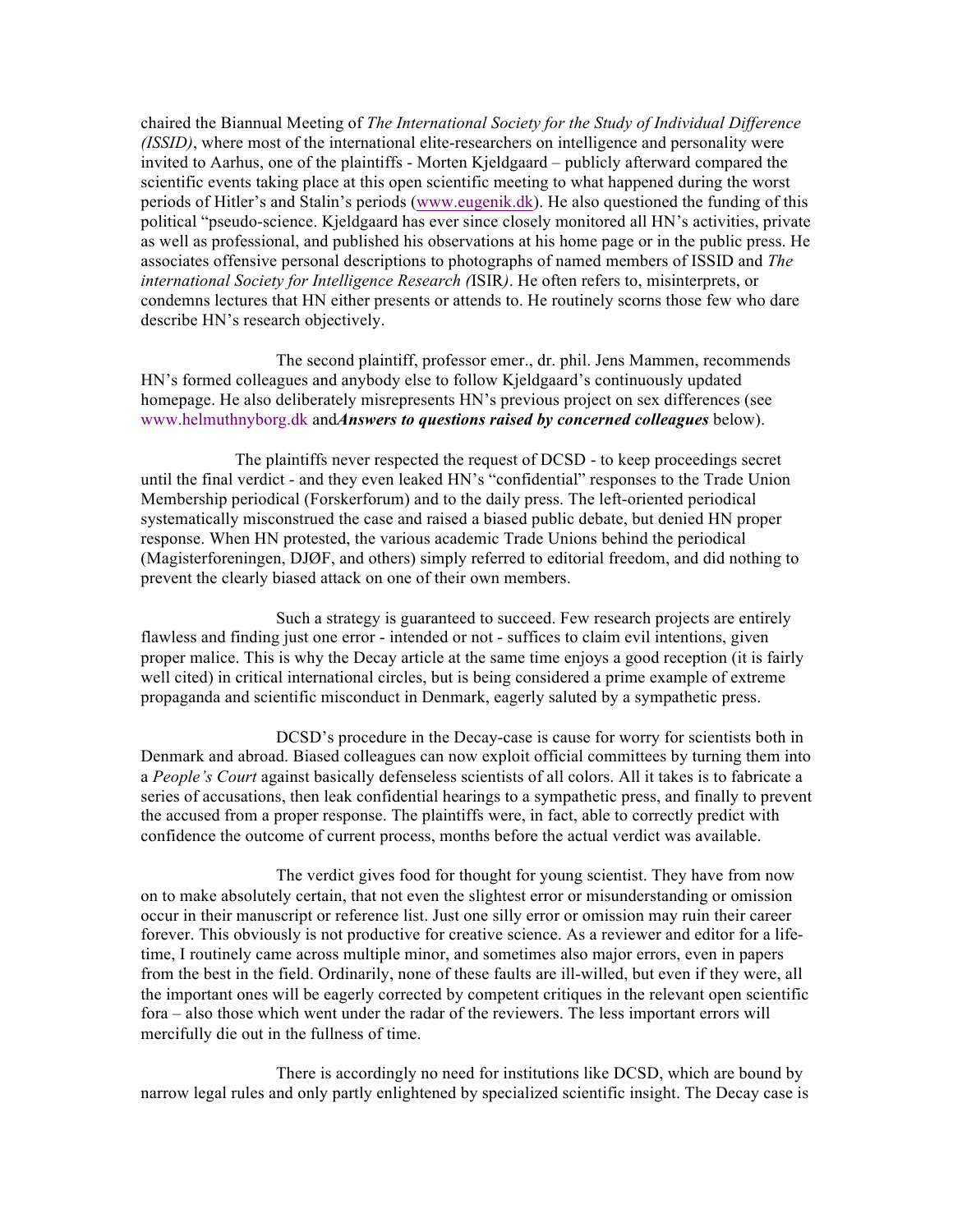a first-class illustration that determined colleagues can misuse DCSD to serve their personal and political purposes, in order to impede politically incorrect science like intelligence research. They turned the committee into a useful misconstruction, which ought to be closed down as soon as possible.

In conclusion, the Decay case illustrates a full-scale attempt to try and close down research in important areas of science – demography, psychometrics, differential psychology, behavior genetics, and evolutionary theory.

I urge all objectively oriented academics to react strongly against such attempts to censure papers in these areas. I urge you to take active countermeasures. As they say: Bad things happen when good Men remain silent..

*Answers to questions raised by concerned colleagues (*with some overlaps; this section can readily be skipped by most readers).

### **To Jan N:** Yes, it is an option to sue them.

**To Linda K**: You recommend that I do not publish in Denmark, considering the negative academic climate and audience - only abroad. However, the problem is rather that my critics try to impede papers in the journals I publish in, mostly *Intelligence* and *Personality and Individual Differences*, where all they see is right-wing extremist propaganda writ large. They attack me through local means like the DCSD and newspapers, and openly admit that they want to put an end to this kind of research. They never publish their critique in the proper international journals. You know from you own case how unfairly Aarhus University treats individuals with a critical attitude to the quality of teaching and research there. You are no exception.

**To Charles M**: Thank you for your kind offer. I have nothing to lose, and psychometrics, differential psychology, and demographics have everything to win. I launched a few suggestions in the beginning of this mail about the nature of the problems, and would certainly appreciate any comment from you and anybody else.

The situation in Denmark right now is that the three plaintiffs dominate the press, where they excel in telling the public what a great liar and swindler I am. None of the newspapers asked me for an interview after the plaintiffs had boasted about the verdict and let their comments be know. The public and legal options for defending my research are thus rather narrow, except for the few brave colleagues, who dare still support me.

Perhaps some legal person can explain to me how a governmental committee like DCSD can get away with legally deciding that I am at fault in a situation, where DCSD leaves me the option to either physically having to force a paid data consultant's name onto a paper - against his will - or risking having myself declared fraudulent. The plaintiffs claimed that I plagiarized the consultant, but the truth is that he identifies himself as a paid data consultant, and as such do not find himself qualified as co-author. He added that is if anybody had plagiarized, it was him.

Neither can I accept that DCSD deems me fraudulent by providing a misleading reference and fabricating data. The reference in question links correctly, contra what DCSD claims, to the UN birth data I used for analysis. I admit that I failed to provide a description of the proportional parameter transformation I used to convert one parameter (Total UN Fertility) to another the parameter (Crude Birth Rates), in the methodology section. To my defense, none of highly specialized reviewers saw a problem with this, probably because this straightforward conversion was so obviously needed, and perhaps because it did not affect the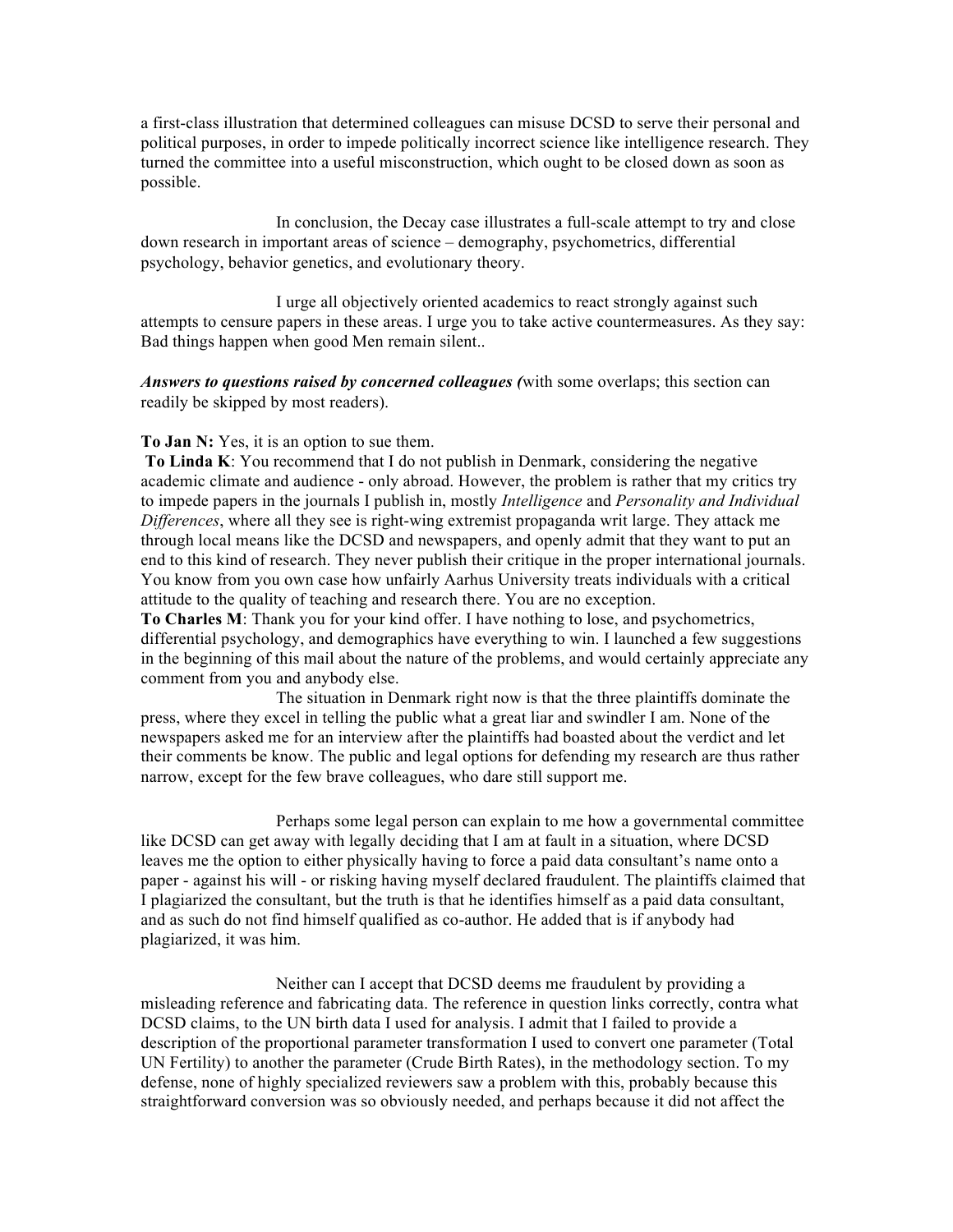conclusion of the study one bit. However, as soon as the problem was raised, I sent an Addendum to the journal. The DCSD pays no attention to this, and its verdict stands: I committed intentional scientific misconduct as I had provided a misleading reference in such a way, that it corresponds to uninformed construction of data or substitution with fictive data.

### **To Gerhard M. and David G:** You asked about those who started all this.

Well, their motivation will by now be obvious. They want to put an end to my right extremist research program. They see the Decay paper as extremist propaganda, submitted on behalf of an ultra-right wing political organization (i.e. *Den Danske Forening).* I know from newspapers descriptions that this organization has previously successfully sued left-wing extremist who claimed they were ultra-right wing extremists, but as I am not a member of this organization I can say no more about it. Instead of using the normal channels of professional journals, the plaintiffs rather send long lists of accusations (e.g. misuse of academic titles, wrongly assuming biological authority, etc.), to locals, with the hope that in due course some errors will be identified and punished.

They have practiced this strategy since 1997, and it has been quite effective, as they are very shrewd, determined, and systematic, which provide them with an aura of authority. Lately, they even succeeded in turning DCSD into a peoples' count, to the effect that this official governmental committee began to retrospectively censuring previous, internationally published, anonymously peer reviewed papers, they don't like. The plaintiffs and DCSD thus place themselves above the professional elite, and feel even capable of issuing requests for the withdrawal of privately financed international research. Previously, the plaintiffs had much success in misusing Aarhus University, to the extent that a previous paper on sex differences in *g* got me relieved from my chair. Chairman professor Jens Mammen once admitted, that he had collected 5 shelf-meter of acts against me in the Sex Difference case. I believe him.

Obviously, their strategy can work only within the framework of weak universities, politically sensitive committees, and with the support of a generally sympathetic leftoriented public press. One editor even found that a biased witch-hunt did not stand in the way of a good story. The editor of *Forskerforum,* Jørgen Øllgaard from Forskerforum, who forwarded the most vicious attacks, thus told me that he felt "well entertained" – and then denied me a proper response. Research on differences in intelligence is routinely targeted here in DK and, like in the US and elsewhere, a number of left-wing actors swiftly unite to form action groups, and commit a kind of collective academic corruption. Academics who do not believe this should consult the homepages of Linda Gottfredson from University of Delaware in the US, and my own.

You ask about my former university in Aarhus? This is the university where the Dean, economist Svend Hylleberg, immediately relieved me from all my duties in 2006, after I had published the paper on sex differences in *g* in 2005*,* and after plaintiff professor Jens Mammen had sent a report to him that he, as director of my Psychology Institute, could not approve of my research activities for that year, and after a committee had examined the paper and came to the conclusion that it failed to live up to usual standards for proper research. It is the same university where Dean Hylleberg who - years after I left the university - felt compelled to inform the public that I had measured schoolboys' penises, and sympathized with a right extremist "Klan".

One of the plaintiffs – Morten Kjeldgaard – was happy to support the Dean in his accusations of extreme right wing sympathies. He clarified, in the same issue of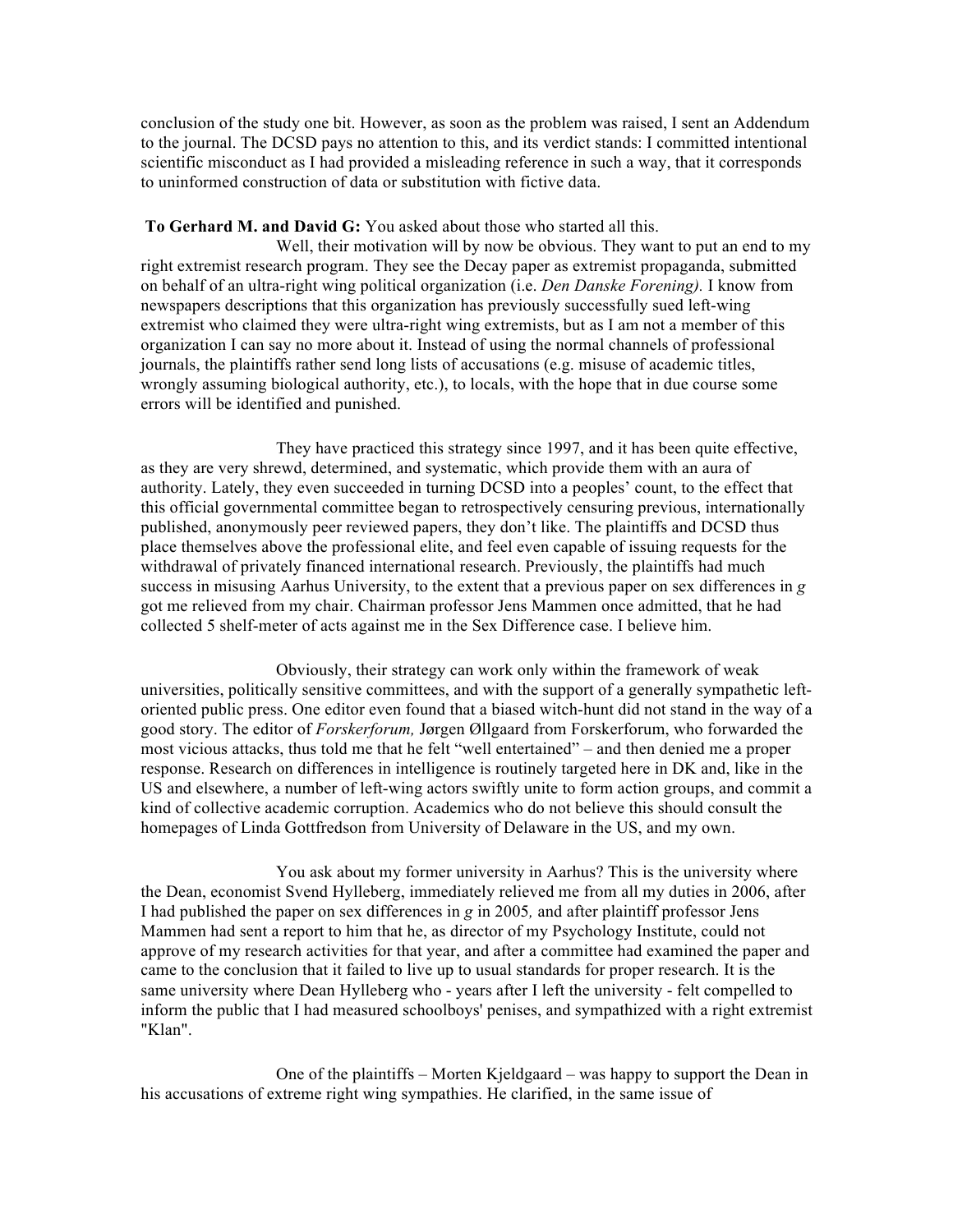*Forskerforum*, what is meant by right extremist networks or a "Klan": *The International Society for the Study of Individual Differences (ISSID)* and its associated journal *Personality and Individual Differences,* plus *The Society for Intelligence Research (ISIR),* and its journal *Intelligence.*

Kjeldgaard exposed the true nature of, among many others, academics like *T.J. Bouchard, Sir Cyril Burt, Roger Pearson, Richard Lynn, Raymond B. Cattell, Linda Gottfredson, J. Philippe Rushton, H.J. Eysenck, Glayde D. Whitney, Christoffer Brand, and Arthur Jensen***,** at his homepage www.eugenik.dk.



He even produced a graphic illustration of some of the network

**For example, the lower circle includes those academics who protested, when "Andrew Fraser's "right-nationalist call for race-war" in Australia was rejected by**  *Deakin University Law Review"***. It probably neither occurred to Kjeldgaard nor to the Dean that a defense of academic freedom and freedom of speech does not require that one agrees totally, in part, or even disagrees entirely, with the accused.**

It is symptomatic that nobody paid attention to the fact, that I had never measured penis length, nor that neither I nor ISSIR nor ISSID have any "connections" to rightwing extremists. Hylleberg is still acting Dean despite his blatant misinformation about my project, despite his public smearing of me as person, and despite of his negative characterization of large segments of prominent international researchers. It is also symptomatic that when I sent a protest to the then rector, Lauritz B. Holm-Nielsen, he replied that he could nothing wrong with what the university had done. He then told the press that his primary task was to protect the image of the university, and secondarily to protect science. So he did!

It is also noteworthy that Aarhus University still keeps alive a link (23. August 2012):http://www.au.dk/om/nyheder/nyhed/artikel/fakta-i-helmuth-nyborg-sagen/, now six years after I left it. Here the university wishes to recall, that my 2005 paper on a sex difference was based on lack of "due diligence", as observed by a committee of two Danish mathematicians and a Swedish psychologist. The committee found, for example, that I had denied colleagues and the public access to data and documentation. This is documentable untrue. I used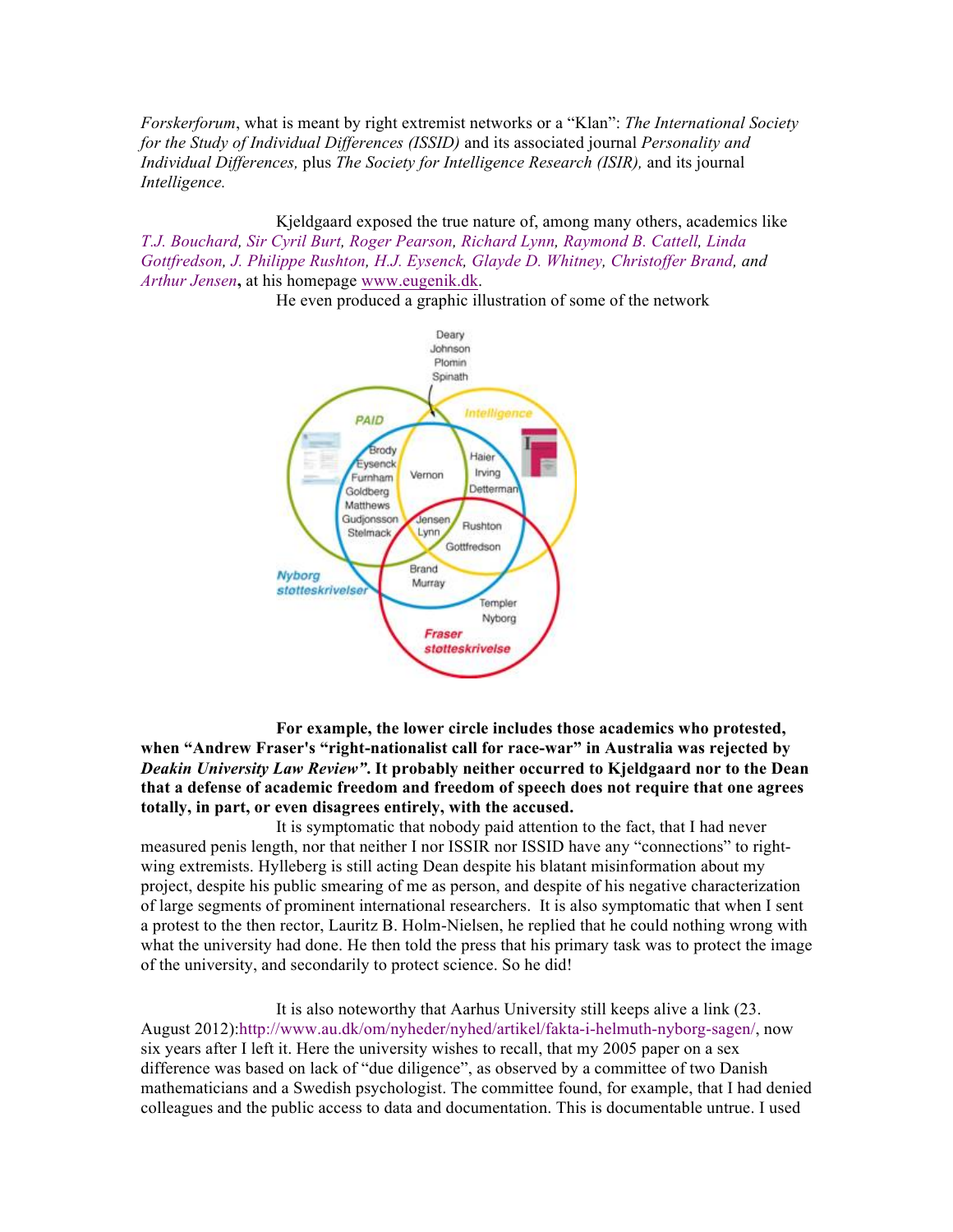factor analysis. The committee found that this approach suffer from such serious problems, that it cannot be used to reflect sex differences in *g*. Neither the committee, nor the director of this institute (professor Jens Mammen), nor the Dean, nor the University ever cared to mention, I also performed ordinary d-effect and correlated vector analyses, presented the results in the same paper, and found sex differences going in the same direction. The reason for the committee to omit this is clear. Chairman, professor Mammen, had a priori commissioned in a 4-5 pages long written statement– point for point – what the "neutral" committee should concentrate on. Among these points was the factor analytic method, but not the two other methods. The committee performed a series of different factor analyses of my data, and the late Phil Rushton from University of Western Ontario in Canada noted that the average of these many analyses amounted to precisely what I had reported, and that it led to a similar conclusion as did the two other measures I used. It is characteristic that the university never cared to publish the results of the committee's work in the relevant international forum.

I told colleagues about my case at an international conference. On my return, the University called me to a meeting, where I was informed that they had monitored some international email conversations and looked into some homepages. They accordingly planned to set up a disciplinary hearing, because I had presented the university in an unfavorable light (Decorum). However, this second planned disciplinary hearing never began, because university lawyers soon realized that such a process could not be completed before I had to leave the University due to age. But the university kept a secret weapon. When I asked for emeritus status, it declined: The Institute and I did not share similar values. They may have a point here: The only value I hold is empirical objectivity. Nobody protested against this Danish version of Berufsverbot at Aarhus University. When I later applied for emeritus status under a new director, the answer differed: About one third of the faculty would be against it, said the director. It seems that institutional associations with Aarhus University depends more on majority votes, than on professional qualifications.

**Gerhard M.,** You asked specifically about the background of the leading plaintiff, professor, dr. phil. Jens Mammen. He was a member of the former communist party, and the architect behind having me relieved from my duties as professor. We both applied for the same position early in our careers, and he got it. As he had no international peer-reviewed papers, and I had about 40 at the time, I protested, but to no avail. I have for many years criticized the way he directed the institute, in particular his lack of interest in supporting international research and alternatives to Marxist psychology, which he, by the way, found in an early paper to be an appropriate value basis for psychology. He repeatedly rejected my applications for economic support for completing a major research project, and later reported to the university that there were remarkable holes in the data collection. Two times, once while I was a guest professor for one year at Rockefeller University in New York, the other time when I visited the Behavior Genetics Institute in Boulder, Colorado, for one year, he simply cancelled my lecture series in Behavior Genetics at the institute without notice in my absence, so I had to re-install them again. He has never - to the best of my knowledge - published anything on psychometrics, behavior genetics, or differential psychology. You may try yourself to search for him as a senior author in Science Citation Index or Google Scholar, for any international peer-reviewed paper in his own field - or outside it – during his long active career, or count the number of citations. Despite this research profile, he has held the most prestigious and powerful positions at the institute, and has acted for many years as the formal "controller" of my research.

It was the same professor Mammen who, years after I left the university made a public attempt to justify his previous critique of my sex difference research. He wrote a long and detailed chronicle in a leading newspaper, based on the main claim that I had forced hundreds